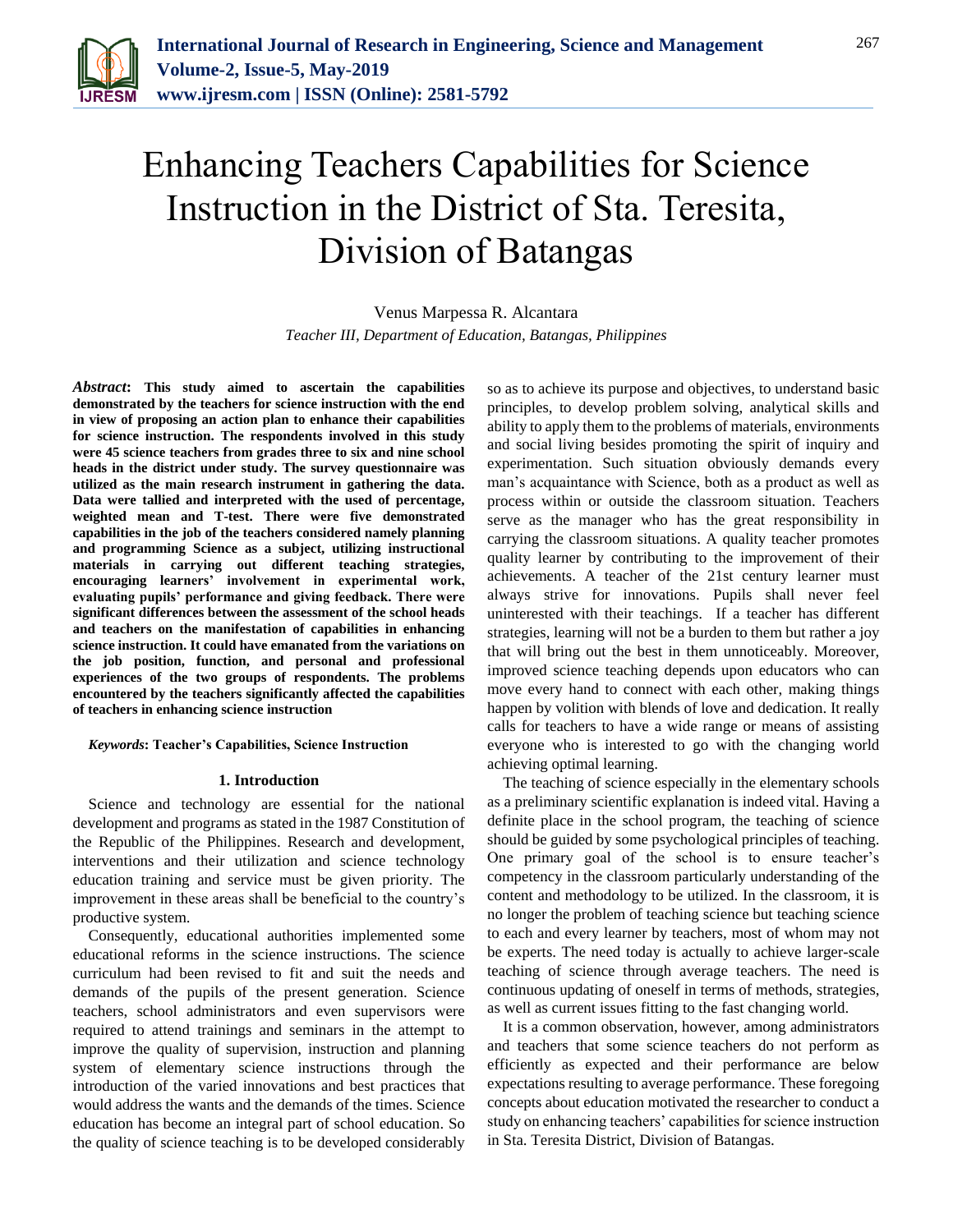

## **2. Statement of the problem**

This study aimed to ascertain the capabilities demonstrated by the teachers for science instruction in public elementary schools of Sta. Teresita District, Division of Batangas as assessed by the school heads and the teachers themselves during the school year 2018-2019, with the end in view of proposing an action plan to enhance their capabilities for science instruction.

Specifically, this study sought to answer the following questions:

- 1) To what extent did the teachers demonstrate the capabilities in enhancing science instruction in terms of;
- planning and programming Science as a subject;
- utilizing instructional materials in carrying out different teaching strategies;
- encouraging pupils' involvement in experimental work;
- evaluating pupils' performance; and giving feedback? Was there a significant difference in the assessment of the two groups of respondents on the demonstration of the above mentioned capabilities?
- 2) Was the teachers' demonstration of the foregoing capabilities significantly affected by the problems encountered by the teachers?
- 3) What plan of action may be proposed to enhance the demonstration of teachers' capabilities for the improvement of science instruction?

### **3. Literature review**

Rojos (2004) stated that capabilities of teachers are essential in the learning process. Through this, the education enterprise is transformed into a challenge as manifested in the characteristics and qualities of a teacher. First of all, he must have mastery of the subject. He must know more than the students do. Secondly, he must be proficient in the proper approaches and techniques which are essential to teaching and thirdly, a capable teacher wishes to overlook the need and problems of his students. The classroom teacher and the attainment of competence must finally need that kind of classroom management and discipline skills that well processes would lead him to effective teaching and learning. In view of Obanya (2005) the quantity and quality of teacher's knowledge will give the teacher enough material and confidence to teach

effectively. Through this he can be able to impart enough knowledge to his students by preparing accurate instructional materials and strategies.

Dimayuga (2014) stated that planning covers not only formulating ideas and plans but also getting them done and seeing how well they are done. The issues about curriculum development and curriculum change directly affect management practices. Curriculum can be define and analyzed in many ways, although most would probably agree that it is at the heart of education, a broader view. Learners are expected to learn and should be able to do. Bunga, et al (2016) stated that with an array of available teaching materials the decision is primarily based on the nature of the learners. The selection of appropriate teaching and learning resources (TLRs) plays an important role in curriculum delivery.

Moreover, activity-based learning or ABL are meaningful and fun-filled. It describes a range of pedagogical approaches to teaching. Its core premises include the requirement that learning should be based on doing some hands-on experiments and activities. The idea of activity based learning is rooted in the common notion that children are active learners rather than passive recipients of information. If a child is provided with the opportunity to explore and an optimum learning environment, learning becomes joyful and long-lasting. (United Nations Relief and Works Agency, 2018).

According to Safer, N. & Fleischman, S. (2005) monitoring and evaluating learners' performance regularly and consistently should be done. A day without monitoring and evaluating may cause us to miss serious problems in the learners' learning. If left unchecked, this would certainly hamper the learners' academic success. Monitoring and evaluating learners' performance religiously according to plan is the best way to avoid potential problems in the process.

Assessment at the classroom level that should be conducted throughout the learning process, rather than after it. Information generated from assessment for learning was used to diagnose learner needs, plan instruction and provide students with feedback they can use immediately to improve their work (Stiggins, Arter, Chappuis & Chappuis, 2005)

### **4. Results and discussions**

1) Teachers' Demonstration of Capabilities in Enhancing Science Instruction.

The capabilities of teachers in teaching Science was assessed by the two groups of respondent to a great extent as divulged

| Assessment of school heads and teachers on the demonstration of capabilities       |                     |            |   |                 |    |   |           |    |  |  |  |  |
|------------------------------------------------------------------------------------|---------------------|------------|---|-----------------|----|---|-----------|----|--|--|--|--|
| <b>Variables</b>                                                                   | <b>School Heads</b> |            |   | <b>Teachers</b> |    |   | Composite |    |  |  |  |  |
|                                                                                    | <b>AWM</b>          | VI         | R | AWM             | VI | R | M         |    |  |  |  |  |
| 1. Planning and Programming Science as a Subject                                   | 4.18                | GE         |   | 4.02            | GE |   | 4.10      | GE |  |  |  |  |
| 2. Utilizing Instructional Materials in Carrying Out Different Teaching Strategies | 4.34                | GE         |   | 4.16            | GE |   | 4.25      | GE |  |  |  |  |
| 3. Encouraging Learner's Involvement in Experimental work                          | 4.37                | GE         |   | 4.21            | GE |   | 4.29      | GE |  |  |  |  |
| 4 Monitoring and Evaluating Pupils' Performance                                    | 4.61                | <b>VGE</b> |   | 4.31            | GE |   | 4.46      | GE |  |  |  |  |
| 5. Giving Feedback                                                                 | 4.41                | <b>GE</b>  |   | 4.07            | GE | 4 | 4.24      | GE |  |  |  |  |
| <b>Overall Composite Mean</b>                                                      | 4.38                | GE         |   | 4.14            | GE |   | 4.27      | GE |  |  |  |  |

Table 1 Assessment of school heads and teachers on the demonstration of capabilities